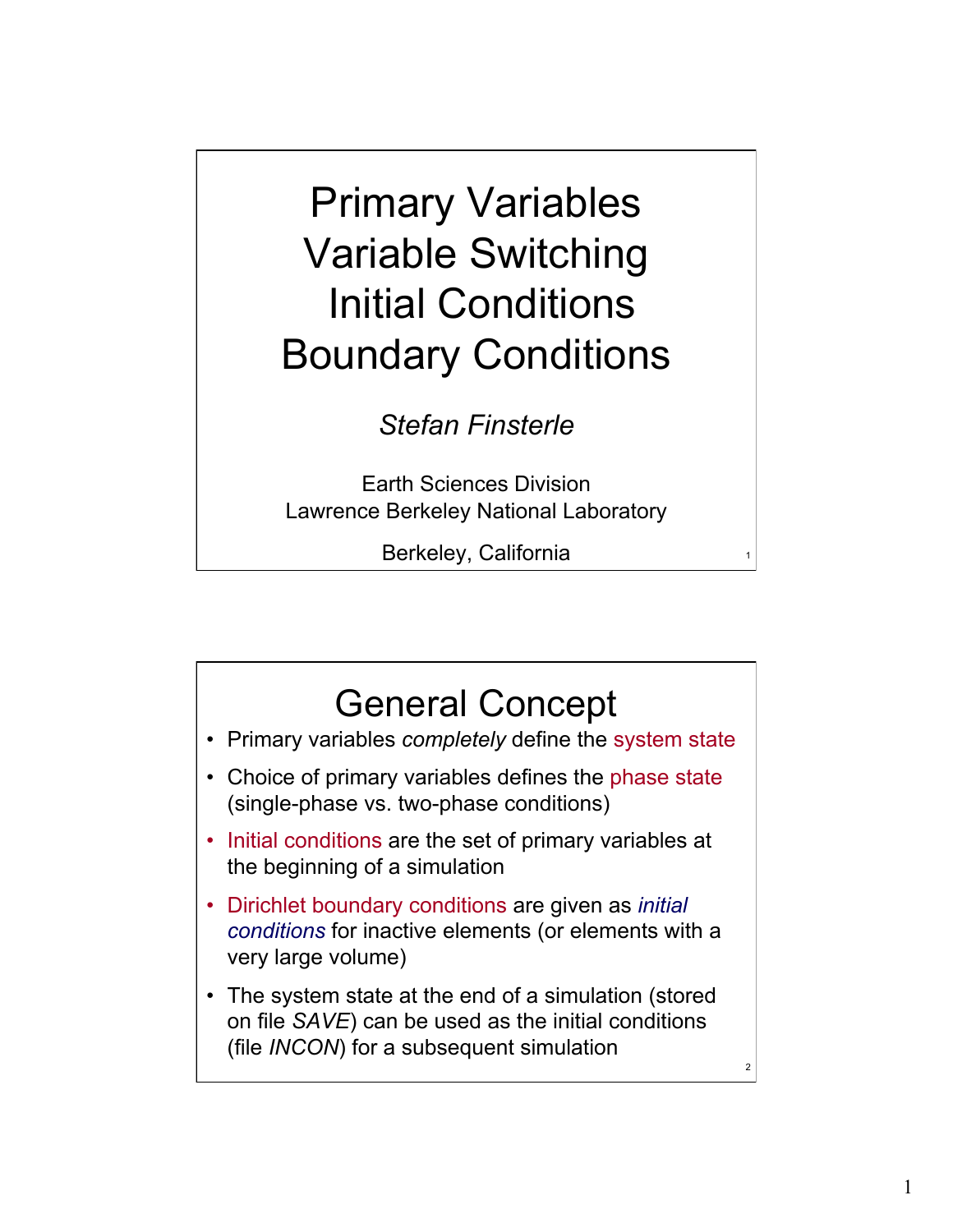## Primary Variables – Secondary Parameters • Assuming *local thermodynamic equilibrium*, the

- system state is defined by the number of balance equations per grid block, typically NK mass balance equations and one energy balance equation
- The primary variables are the time-dependent *unknowns* of the simulation, i.e., they are the *solution variables*
- The number of primary variables depends on EOS module (e.g., EOS9: 1; EOS3: 3; T2VOC: 4)
- Secondary parameters are fluid and state-related *properties* calculated as a function of the system state, i.e., sec. par. = *f*(prim. variables)



3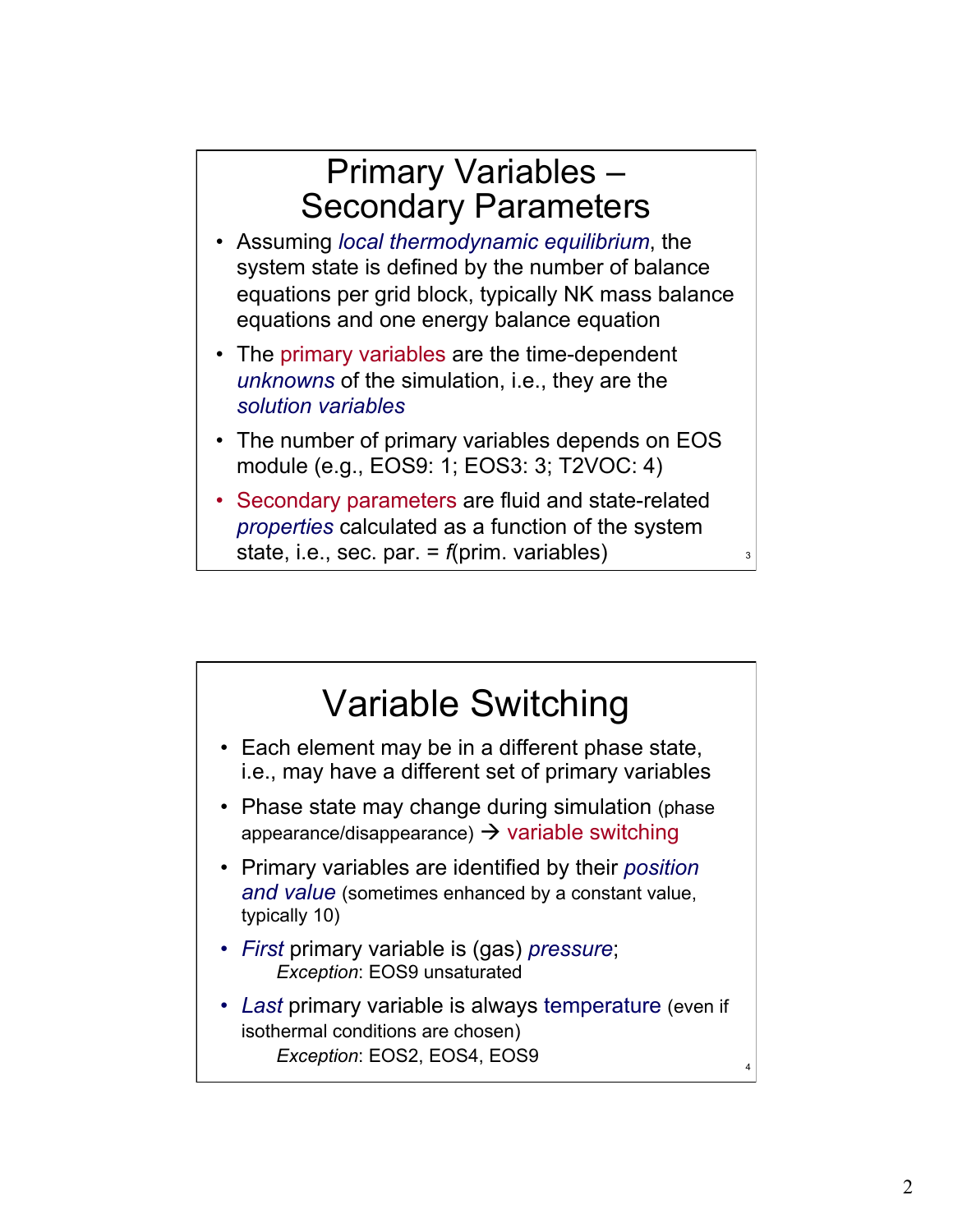

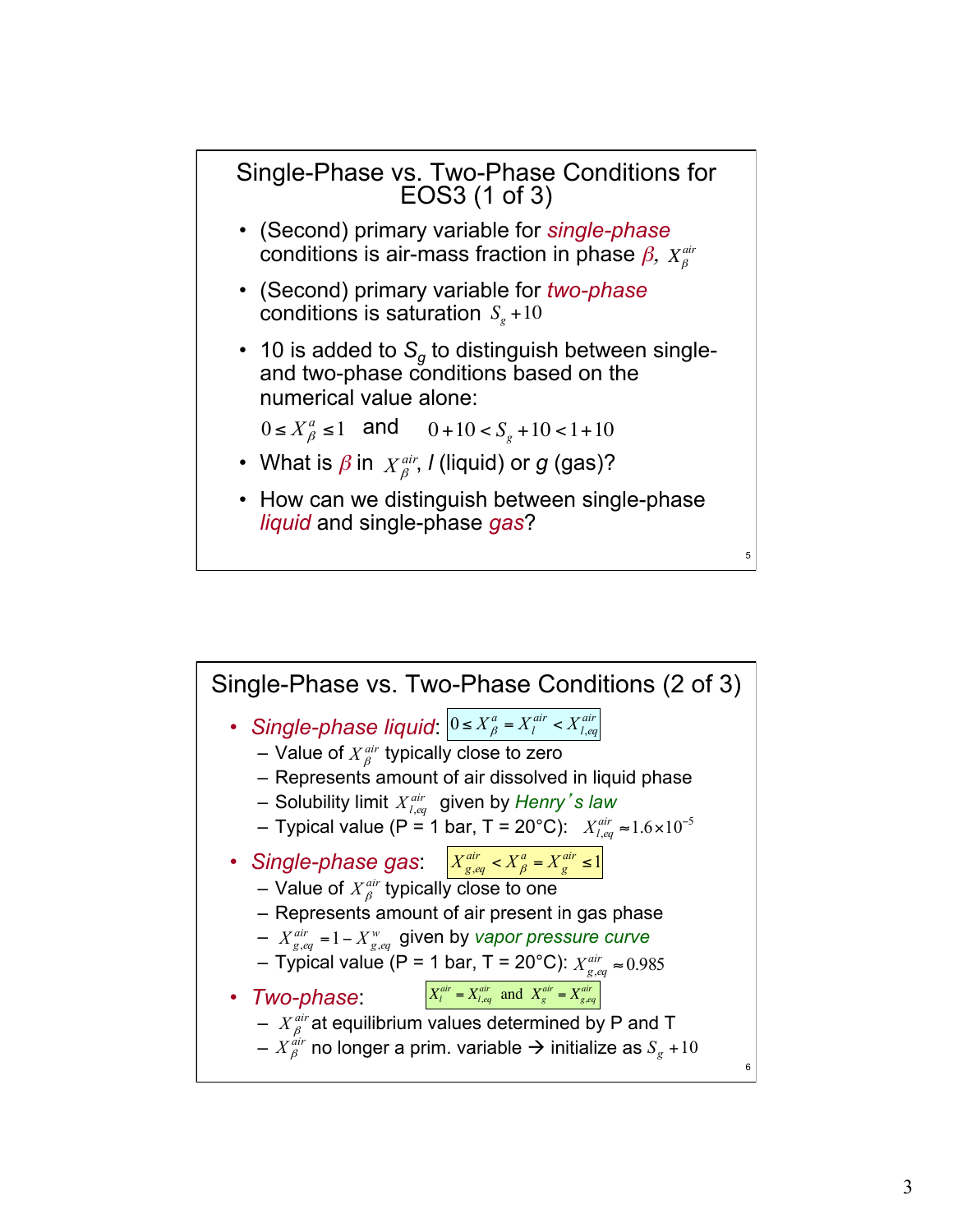

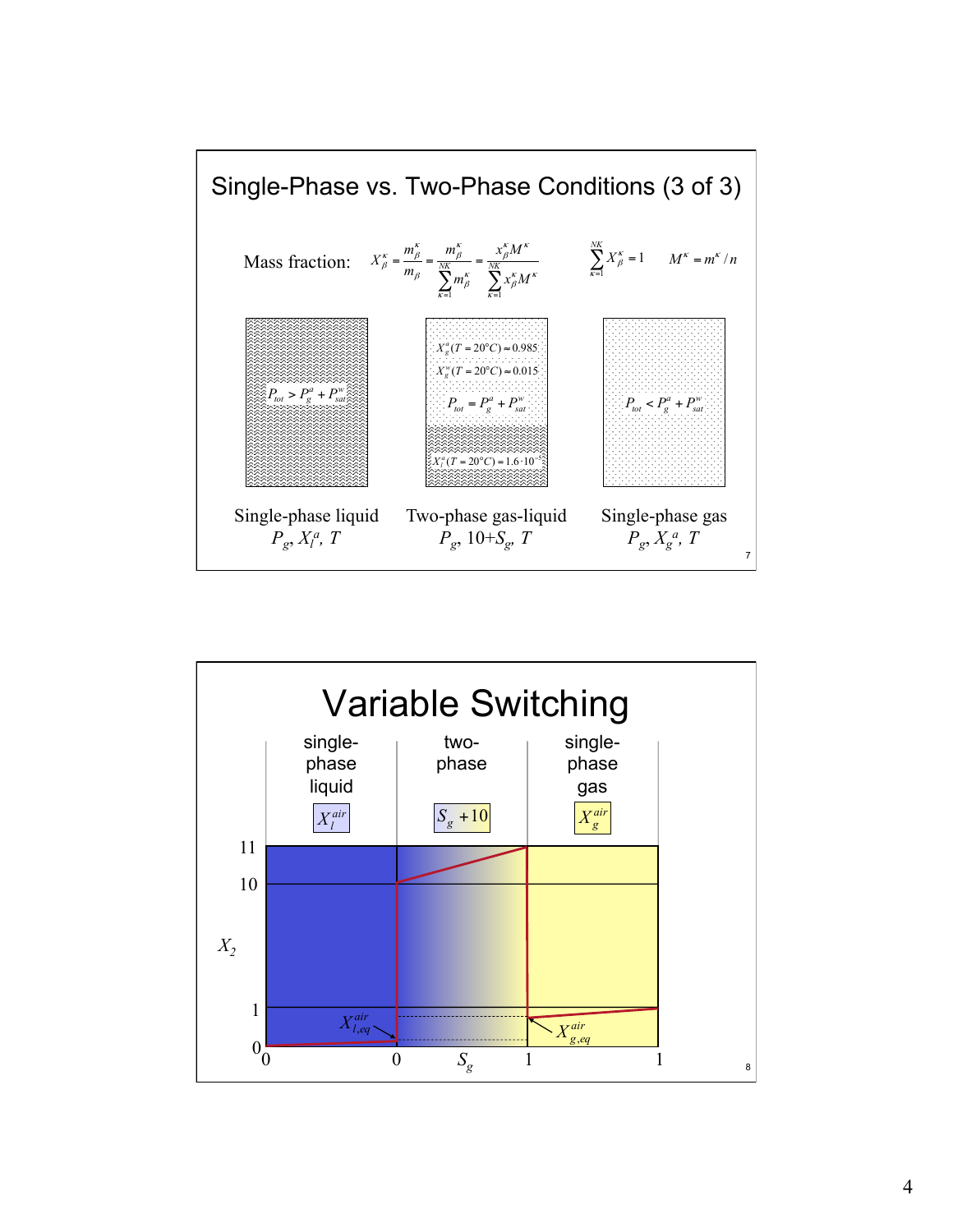

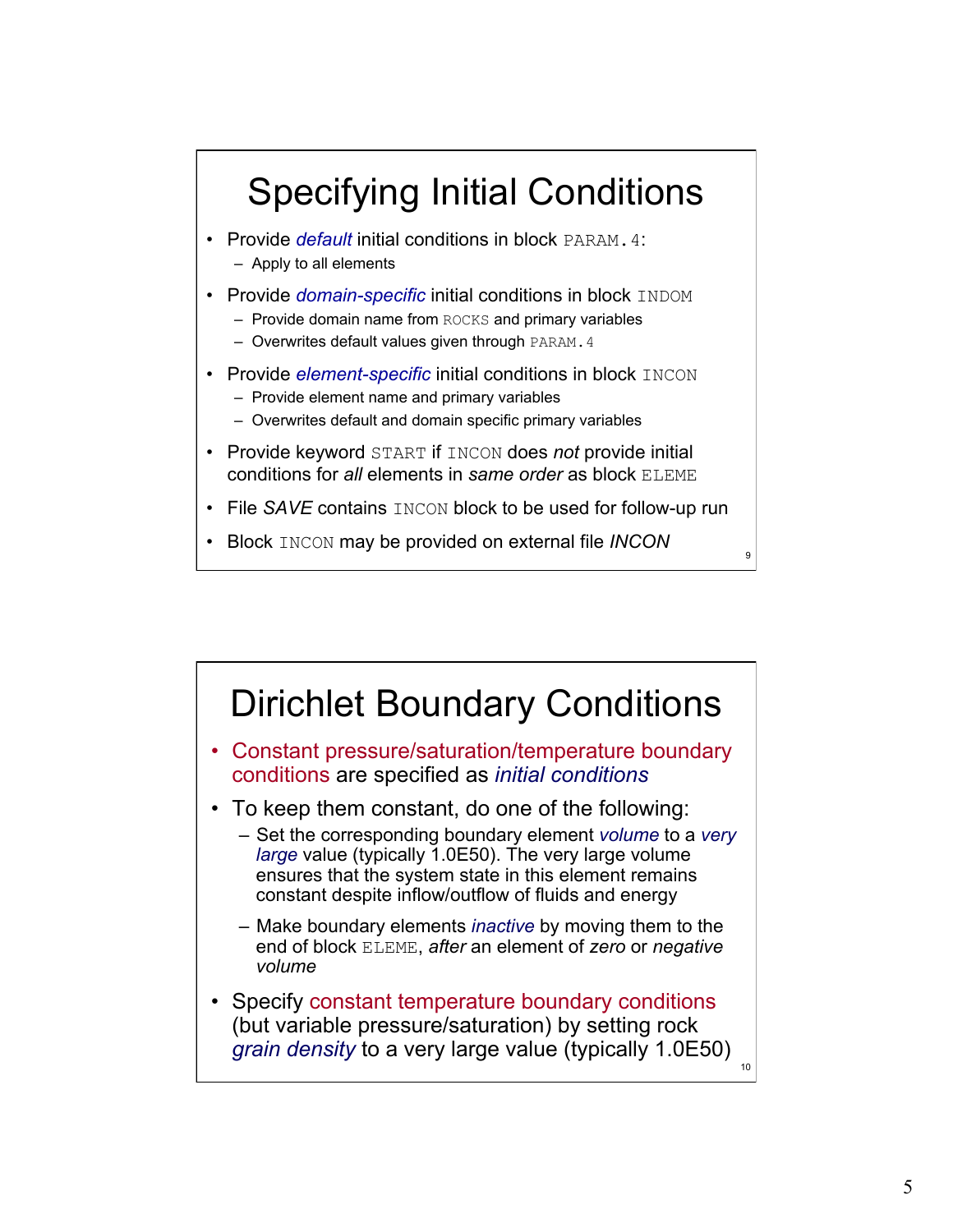

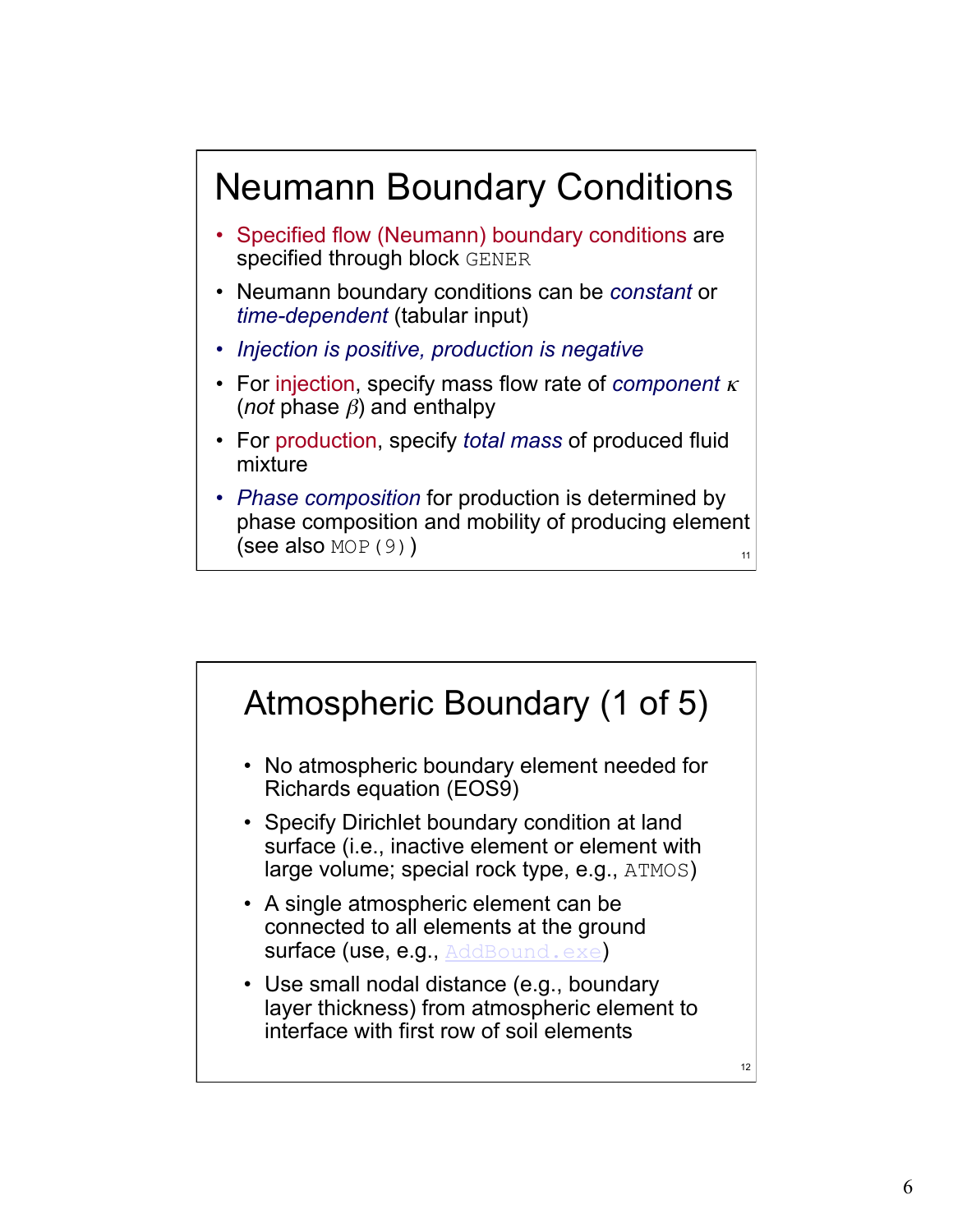